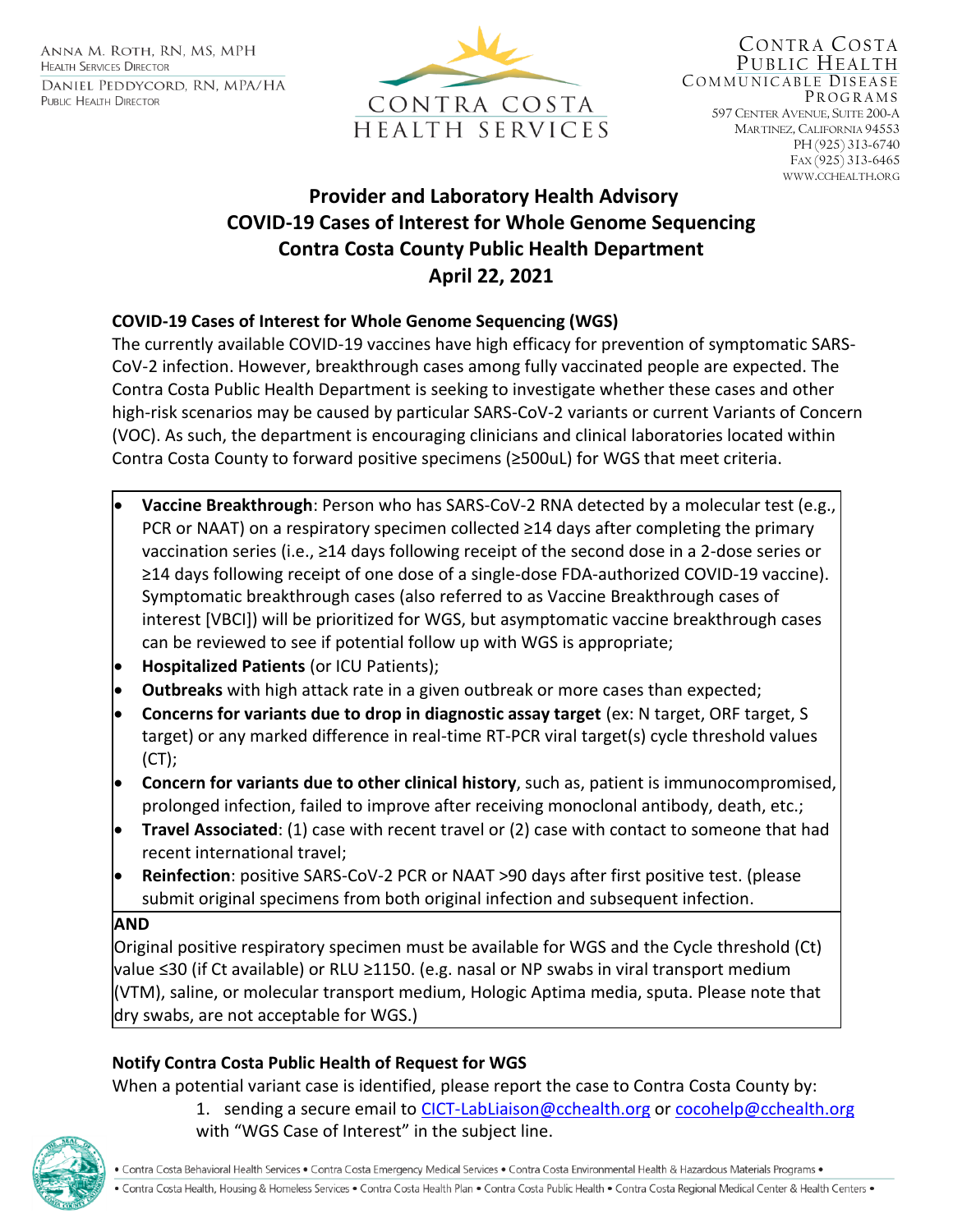

#### 2. Provide the following information in the notification and/or laboratory requisition [https://cchealth.org/laboratory/pdf/lab\\_test\\_form.pdf:](https://cchealth.org/laboratory/pdf/lab_test_form.pdf)

- o Patient Demographics: Name, DOB, description of symptoms and onset, clinical information (hospitalization, death, etc).
- o Test Information: collection date, Ct ≤30 or or RLU ≥1150, COVID-19 test type, lab that performed test.
- o Reason WGS is being requested. If Vaccine Breakthrough, please provide dates of vaccination and manufacturer.

# **Sample Storage and Shipment:**

Include a requisition form- Indicate the request is for WGS/Variant Sequencing. Include CT/RLU value.

For both WGS, please request the lab store the original positive sample or a portion of the original positive sample ( ≥500 uL) frozen until shipment and shipped on dry ice to the CCPHL. Please ship using the following:

"Ship To" address: Attn: Stephanie Trammell or Kelly Riddle Contra Costa County Public Health Laboratory 2500 Alhambra Ave, Rm. 209 Martinez, CA 94553 925-370-5775

WGS is not currently a validated assay and you will not receive laboratory reports from the Contra Costa Public Health Laboratory or California Department of Public Health (CDPH). However, the Contra Costa Public Health may reach out for purposes of Contact Tracing to control the spread of SARS-CoV-2 and certain variants.

WGS will be performed at the Contra Costa Public Health Laboratory, however, testing may be performed at CDPH's Viral Rickettsial Disease Laboratory (VRDL) or a partnering laboratory if there is a high demand for WGS. VRDL is also able to perform viral isolation and serology for suspected vaccine-breakthrough cases. A serum may be requested, if available, in order to better understand vaccine effectiveness. The VRDL will accept and test serum samples from VBCIs to examine antibody responses (including anti-spike, anti-nucleocapsid, and neutralizing antibodies) of those cases. If a serological evaluation is requested, please submit 1 ml of serum from a red top or serum separator tube.

Find more information at:

# <https://cchealth.org/covid19/providers/>

Questions should be addressed to [CICT-LabLiaison@cchealth.org.](mailto:CICT-LabLiaison@cchealth.org)

For questions regarding Contra Costa County's other COVID-19 surveillance efforts for which you are a participant, please contact Stephanie Trammell at Contra Costa Public Health Laboratory, [stephanie.trammell@cchealth.org.](mailto:stephanie.trammell@cchealth.org)